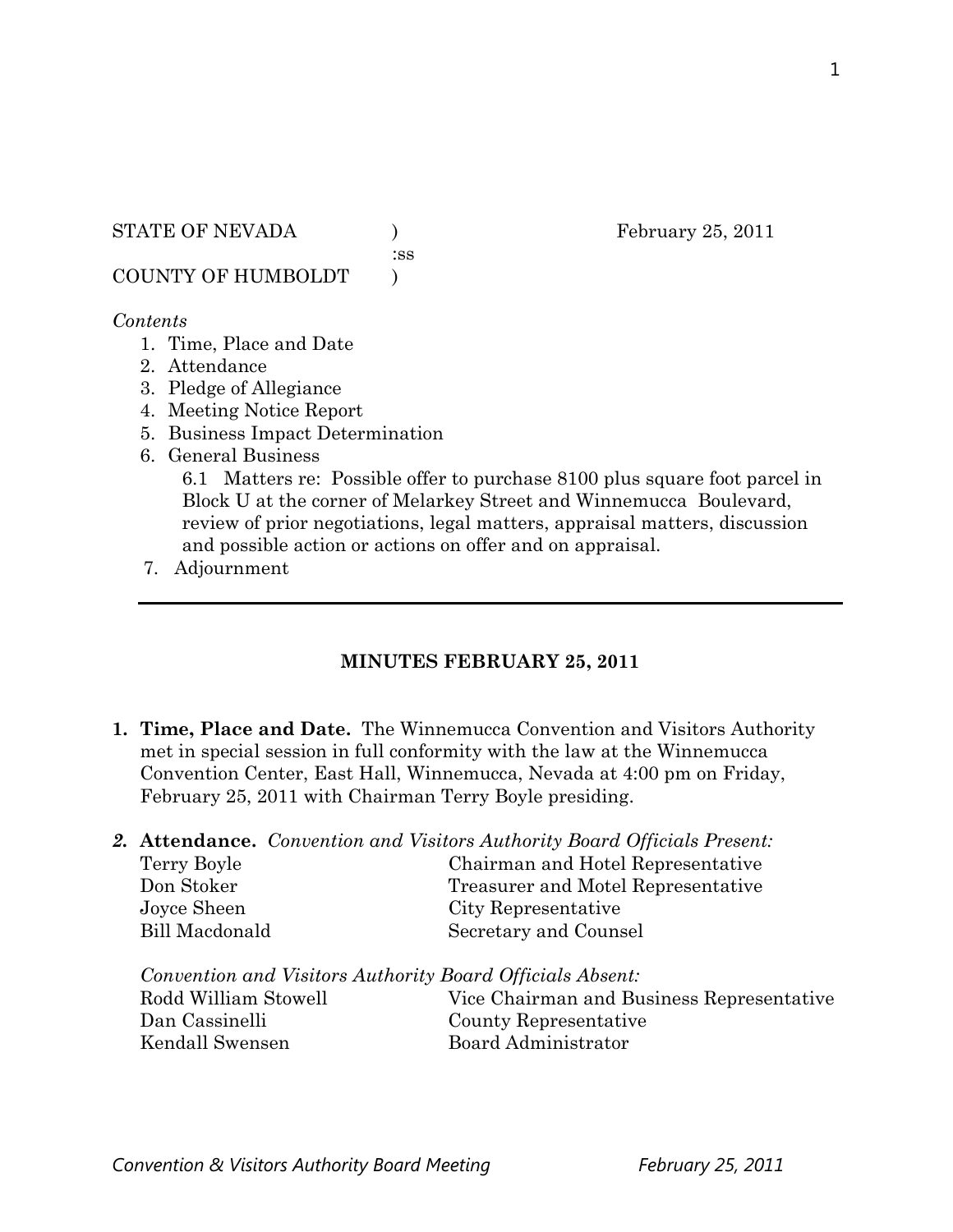*Staff Members Present:*  Kim Petersen Director

*Staff Members Absent:*  Shelly Noble Administrative Clerk

*Others Present:*  None

#### **3. Pledge of Allegiance.**

#### **4. Meeting Notice Report.**

Chairman Boyle reported that notice, including meeting agenda, was posted by Shelly Noble by 9:00 am Tuesday, February 22, 2011 at Humboldt County Library, Court House, Post Office, City Hall and Convention Center West Hall. No persons have requested mailed notice during the past six months.

**5. Business Impact Determination.** After review of the February 25, 2011 agenda, *Don Stoker made a motion that no proposed agenda item is likely to impose a direct and significant economic burden on a business or directly restrict formation, operation, or expansion of a business. The motion carried unanimously, 3-0.* 

#### **6. General Business.**

**6.1 Possible offer to purchase 8100 plus square foot parcel in Block U at the corner of Melarkey Street and Winnemucca Boulevard, review of prior negotiations, legal matters, appraisal matter, discussion and possible action or actions on offer and on appraisal.**  After our last meeting on February 16, 2011 where this board accepted the Twichell Family's offer to sell their two parcels across the street from the Convention Center, Don had an opportunity to speak with Terry Miller of Center 21 Sonoma Realty. Jim Bidart is the agent for the owner of the additional parcel in this block, but Terry thought the owners might be willing to accept an offer on this parcel since it has been for sale for several years. The asking price has been \$163,000 but this board discussed offering \$125,000 for it. This price is about the same per square foot as the Twichell lots we are buying that are located in the same block. Bill has spoken with Mr. Tessler, the person we have hired to do the appraisal on the other lots and he has agreed to include this parcel in his document for an additional fee of \$1,000 (total appraisal fee for all lots would then be \$3,500). Board members felt it just made sense to own the entire block and have it available for parking since we are in a position financially to make the purchase at this time. Rodd and Dan have given their verbal support to this purchase even though they were not able to make it to this meeting. *Don Stoker made a* 

*Convention & Visitors Authority Board Meeting February 25, 2011*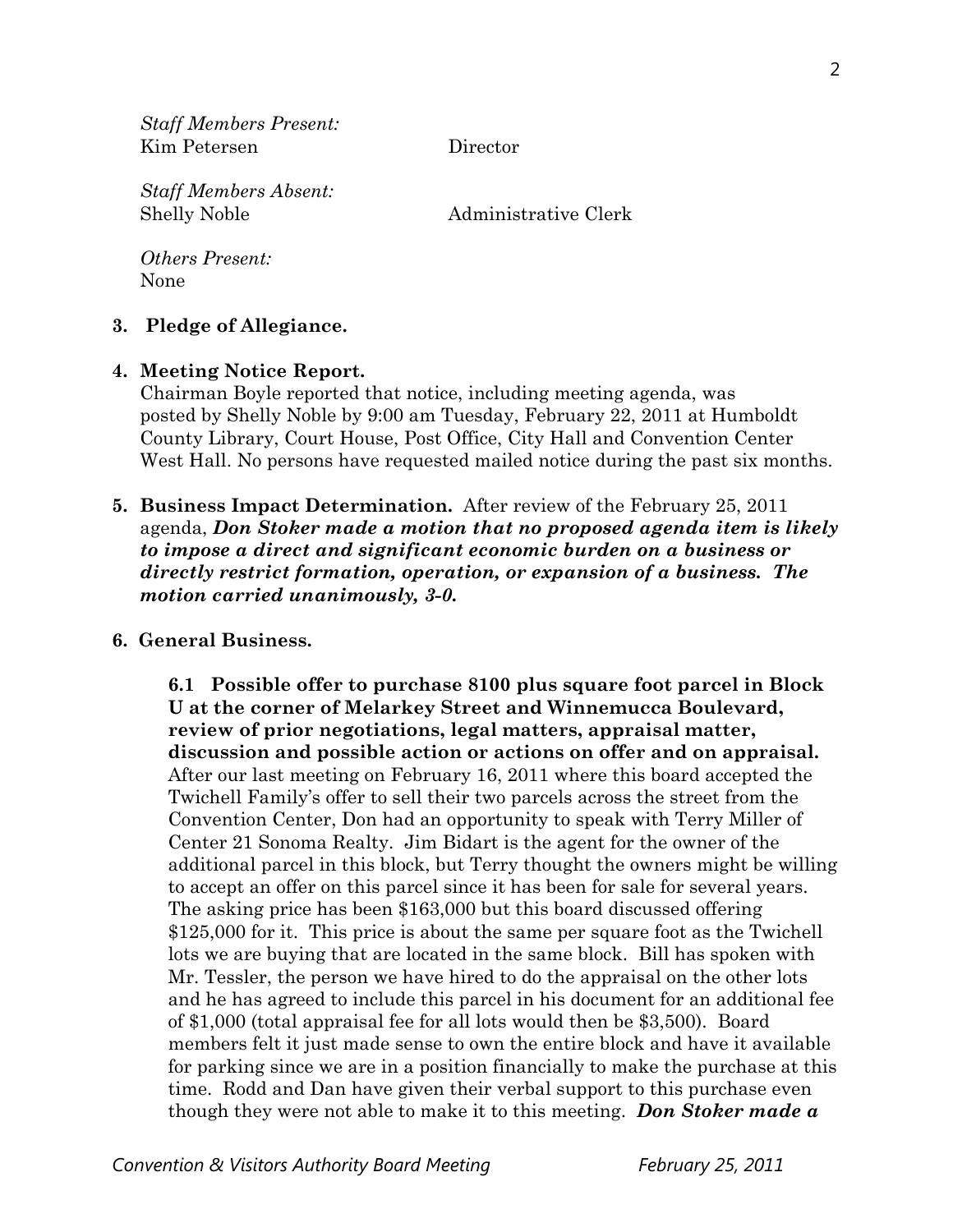*motion approving an offer of \$125,000 be made to the owner of the Block U parcel at the corner of Melarkey Street and Winnemucca Boulevard. This motion also approves an additional \$1,000 fee for the appraisal so that this parcel will be included in the appraisal documents. This offer is contingent upon receipt of the appraisal. Bill is authorized to contact Century 21 Sonoma Realty to make this offer on behalf of the Winnemucca Convention & Visitors Authority. He will also contact the appraiser so that he is aware of the need for the additional appraisal. Motion carried unanimously, 3-0.*  This item will be on the agenda of the regular meeting in March. At that time we should know if the offer was accepted or not and can proceed.

### **13. Regular Business. Next Meeting. The Board confirmed the next regular meeting date of Wednesday, March 16, 2011, 4:00 pm.**

## **14. Adjourn.** *Don Stoker made a motion to adjourn this meeting. Motion carried unanimously, 3-0.*

The meeting was adjourned to the next regular meeting, or to the earlier call of the Chairman or to the call of any three (3) members of the Board on three (3) working days notice.

Respectfully submitted,

Shelly Noble